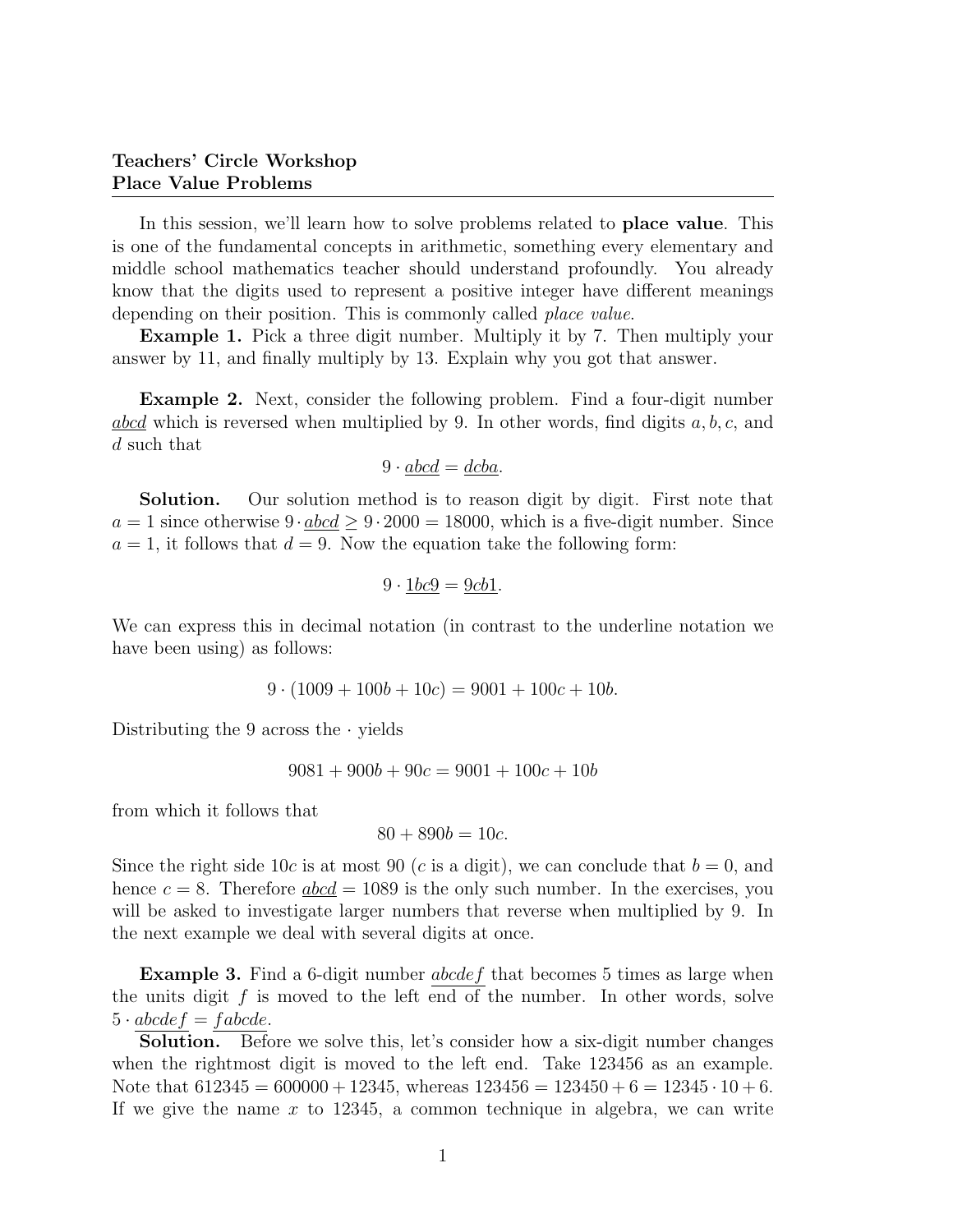$123456 = 10x + 6$  and  $612345 = 6 \cdot 10^5 + x$ . What the hypothesis tells us is that  $5(10x+6) = 6.10<sup>5</sup> + x$ . Of course 123456 does not satisfy the equation, but replacing abcde with x reduces the six variables to just two. Of course we don't know that  $f = 6$  works so we need to solve

$$
5 \cdot (10x + f) = f \cdot 10^5 + x.
$$

Distributing the 5 and migrating we get  $50x + 5f = 10^5 f + x$  which is equivalent to  $49x = (10^5 - 5)f = 99995f$ . Both sides are multiples of 7 so we can write  $7x = 14285 \cdot f$ . Now the left side is a multiple of 7, so the right side must also be a multiple of 7. Since 14285 is not a multiple of 7, it follows (from the Fundamental Theorem of Arithmetic, which we have yet to prove) that f must be a multiple of 7. Since f is a digit, it must be 7. And x must be 14285. This technique is one that you will use repeatedly in the next few weeks.

Example 4. The amazing number 1089. Pick a three-digit number like 742. Reverse it to get 247 and subtract the smaller of the two from the larger. Here we get  $742 - 247 = 495$ . Now take the answer and reverse it to get 594, then add these two to get  $495 + 594 = 1089$ . What did you get? Now compute the product of 1089 and 9. You get  $1089 \cdot 9 = 9801$ . Isn't that odd, multiplying by 9 had the effect of reversing the number. Is there a connection between these two properties?

**Example 5.** Suppose a, b, c and d are digits (ie, in the set  $\{0, 1, 2, 3, 4, 5, 6, 7, 8, 9\}$ ), and the sum of the two four-digit numbers *abcd* and *dabc* is 6017. Find all four-digit numbers <u>abcd</u> with this property. Note that <u>abcd</u> is a four-digit number only if  $a \neq 0$ .

Recall the two functions floor (||) and fractional part ( $\langle \rangle$ ), defined by  $|x|$  is the largest integer that is less than or equal to x, and  $\langle x \rangle = x-\vert x \vert$ . For example,  $\vert \pi \vert = 3$ and  $\langle \pi \rangle = \pi - 3$ ,  $\langle -\pi \rangle = -4$  and  $\langle -\pi \rangle = -\pi - (-4) = 4 - \pi$ . Also, notice that for any real number x,  $x = |x| + \langle x \rangle$ . For example,  $|3.15| + \langle 3.15 \rangle = 3 + 0.15 = 3.15$ .

**Example 6.** Let N be a four-digit number and let  $N' = \langle N/10 \rangle \cdot 10^4 + |N/10|$ . Suppose  $N - N' = 3105$ . Find all possible values of N. Recall the two functions floor (||) and fractional part ( $\langle \rangle$ ), are defined by  $|x|$  is the largest integer that is less than or equal to x, and  $\langle x \rangle = x - |x|$ . Solution. Let  $N = abcd$ . Then  $\langle N/10 \rangle = \langle abc.d \rangle = 0.d$ , so  $10000\langle N/10 \rangle$  could be written as 1000d. On the other hand  $|N/10| = |abc.d| = abc$ . In other words,  $N' = dabc$ , just as in the problem above. The equation  $10x+d-(1000d+x) = 3105$  is equivalent to  $9x-999d = 3105$ ,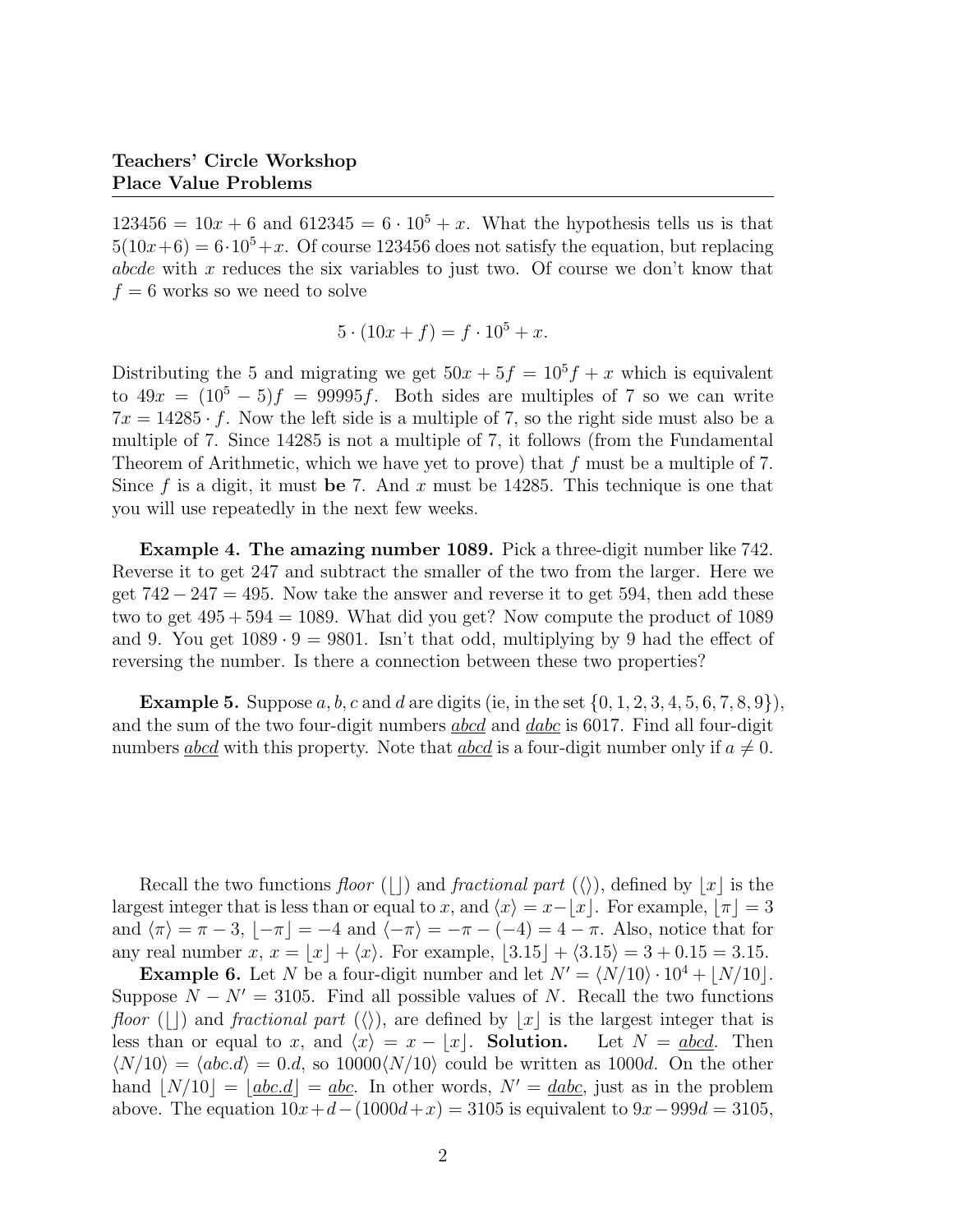and dividing both sides by 9 yields  $x - 111d = 345$ . There are six solutions for  $x \geq 100$ :

$$
d = 0 \Rightarrow x = 345, N = 3450
$$
  
\n
$$
d = 1 \Rightarrow x = 456, N = 4561
$$
  
\n
$$
d = 2 \Rightarrow x = 567, N = 5672
$$
  
\n
$$
d = 3 \Rightarrow x = 678, N = 6783
$$
  
\n
$$
d = 4 \Rightarrow x = 789, N = 7894
$$
  
\n
$$
d = 5 \Rightarrow x = 900, N = 9005
$$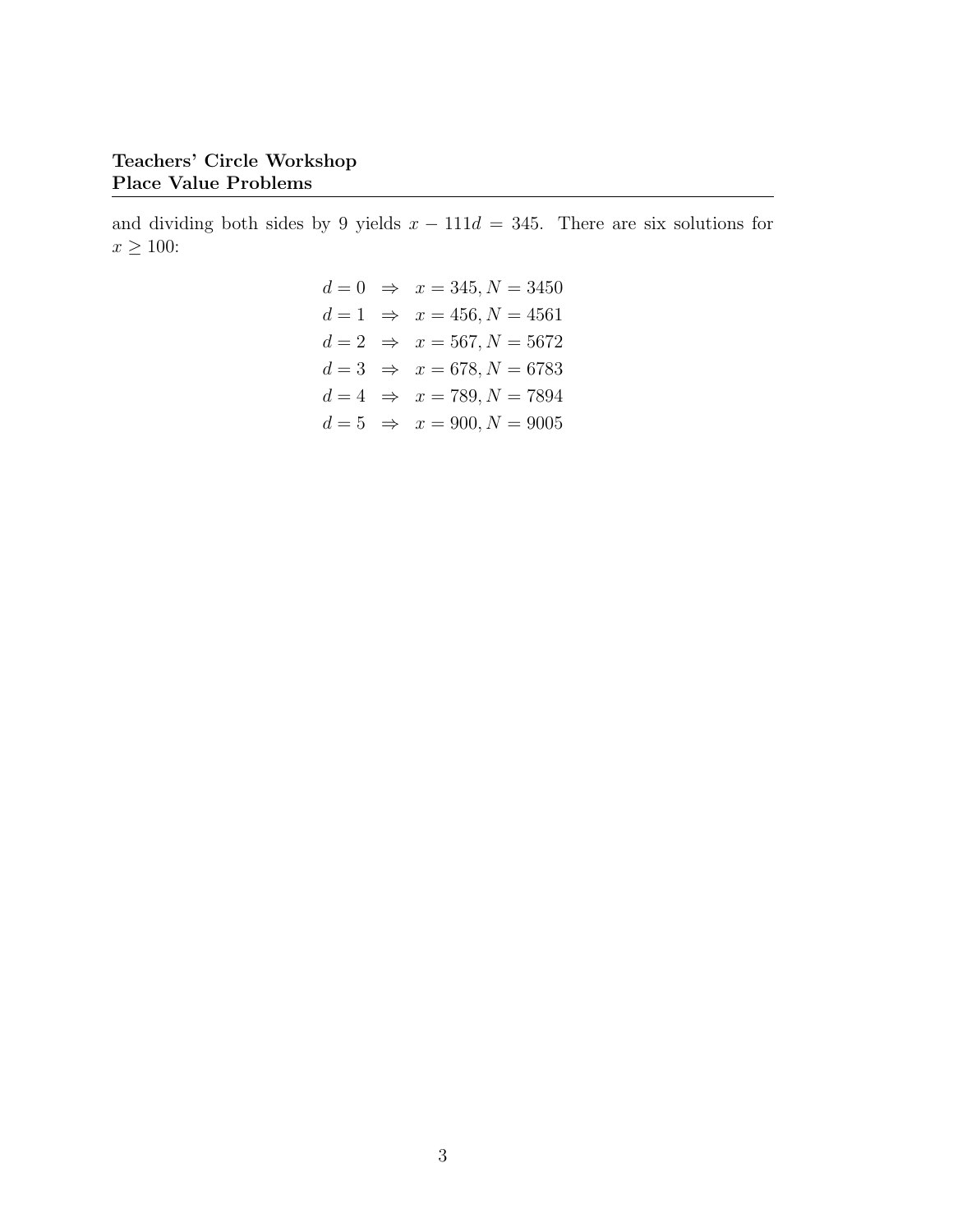During the rest of the session, please work on the following problems. You cannot finish them, but perhaps you will have time to work on them later.

1. X'ing digits. Consider the number

 $N = 123456789101112...5960$ 

obtained by writing the numbers from 1 to 60 in order next to one another. What is the largest number that can be produced by crossing out 100 digits of N? What is the smallest number that can be produced by crossing out 100 digits of N?

- 2. Use the five digits 1, 3, 5, 7 and 9 exactly once to build two numbers A and B such that  $A \cdot B$  is as large as possible. Then build two numbers C and D such that  $C \cdot D$  is as small as possible.
- 3. For each of the following problems, let  $S(n) = n$  in case n is a single digit integer. If  $n \geq 10$  is an integer,  $S(n)$  is the sum of the digits of n. Similarly  $P(n)$  is n if n is a positive single digit integer and the product of the digits of n otherwise. If there is no solution, prove it.
	- (a) What is the smallest solution to  $S(n) = 2005$ . Express your answer in exponential notation.
	- (b) How many five-digit numbers *n* satisfy  $S(S(n)) + S(n) = 50$ .
	- (c) Find all solutions to  $S(S(S(n))) + S(S(n)) + S(n) = 100$ .
	- (d) Find all solutions to  $S(S(n)) + S(n) + n = 2007$ .
	- (e) (2007 North Carolina High School Math Contest) Find the sum  $S(1)$  +  $S(2) + \cdots + S(2007)$ .
	- (f) Can both  $S(a)$  and  $S(a + 1)$  be multiples of 49?
	- (g) Find a number n such that  $S(n) = 2S(n+1)$ . For what values of k does there exist *n* such that  $S(n) = kS(n+1)$ ?
- 4. Recall the two functions floor (||) and fractional part ( $\langle \rangle$ ), defined by |x| is the largest integer that is less than or equal to x, and  $\langle x \rangle = x - \lfloor x \rfloor$ .
	- (a) For each member x of the set  $S, S = \{\pi, 1.234, -1.234, \frac{7}{3}\}$  $\frac{7}{3}, -\frac{7}{3}$  $\frac{7}{3}$ , evaluate  $\langle x \rangle$  and  $|x|$ .
	- (b) Define another function f by  $f(x) = x 10\left[\frac{x}{10}\right]$ . Find  $f(x)$  and  $f(\lfloor x \rfloor)$ for each  $x$  in  $S$ .
	- (c) Let  $g(x) = \lfloor \frac{|x|}{10} \rfloor 10 \lfloor \frac{|x|}{100} \rfloor$ . Evaluate g at each of the members of S.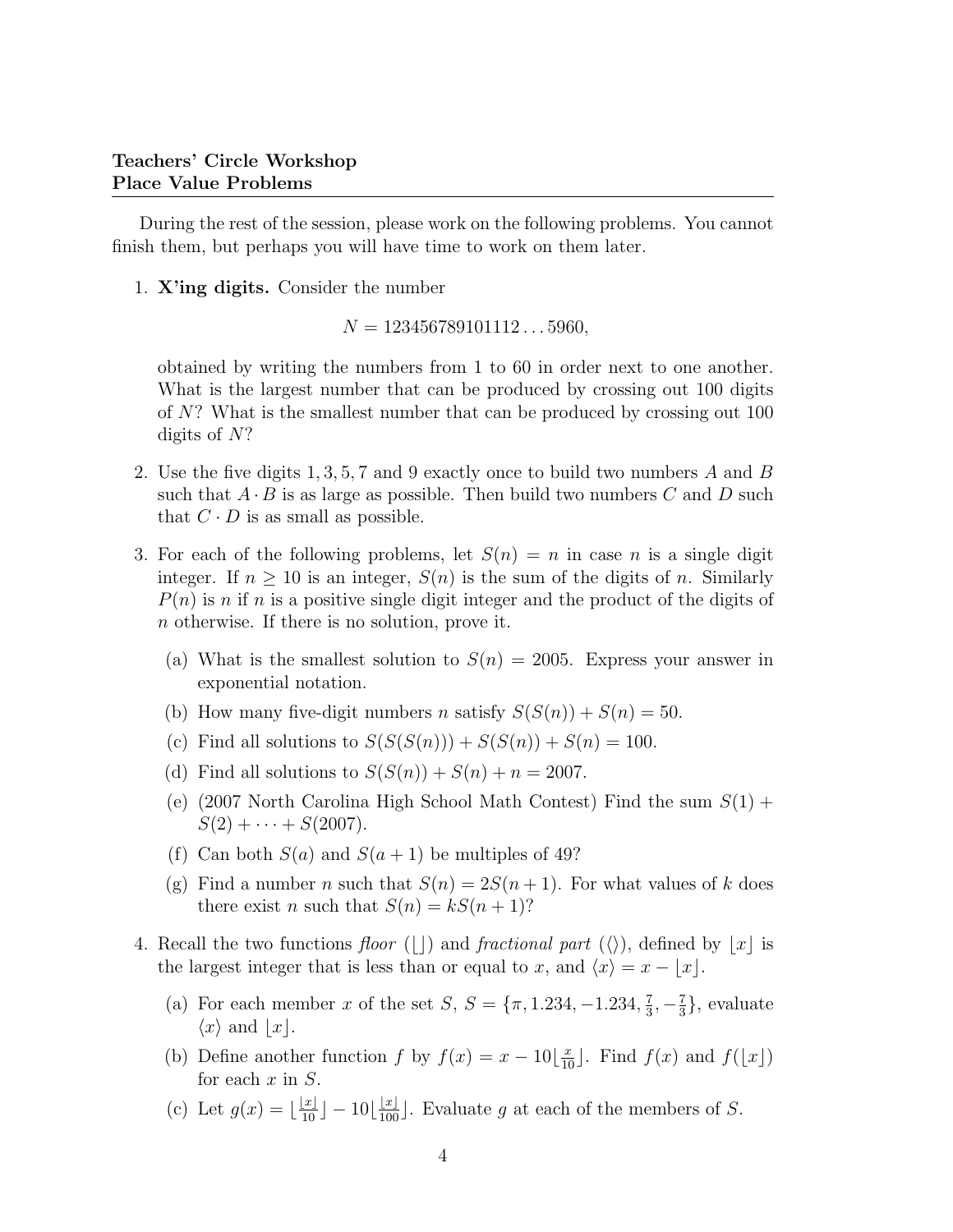- (d) Prove that for any number  $x = 100a + 10b + c + f$ , where a is a positive integer, b is a digit, c is a digit, and  $0 \le f < 1$ ,  $g(x) = b$ . In other words,  $q(x)$  is the tens digit of x.
- 5. (a) Grab a calculator. Key in the first three digits of your phone number (NOT the area code)
	- (b) Multiply by 80.
	- (c) Add 1.
	- (d) Multiply by 250.
	- (e) Add the last 4 digits of your phone number.
	- (f) Add the last 4 digits of your phone number AGAIN.
	- (g) Subtract 250.
	- (h) Divide number by 2.

Explain why you get such an interesting answer.

6. The numbers 1, 2, 3, 6, 7, 8 are arranged in a multiplication table, with three along the top and the other three down the column. The multiplication table is completed and the sum of the nine entries is tabulated. What is the largest pos-

sible sum obtainable.

|   | $\boldsymbol{a}$ | $\it b$ | с |
|---|------------------|---------|---|
| d |                  |         |   |
| е |                  |         |   |
|   |                  |         |   |

- 7. A special-8 number is one whose decimal representation consists entirely of 0's and 8's. For example  $0.8808$  and  $0.\overline{08}$  are special numbers. What is the fewest special numbers whose sum is 1.
- 8. A special-3 number is one whose decimal representation consists entirely of 0's and 3's. For example  $0.3033$  and  $0.\overline{03}$  are special numbers. What is the fewest special numbers whose sum is 1.
- 9. A special-7 number is one whose decimal representation consists entirely of 0's and 7's. For example  $0.7707$  and  $0.\overline{07}$  are special numbers. What is the fewest special numbers whose sum is 1.
- 10. What is the largest 5-digit multiple of 11 that has exactly 3 different digits?
- 11. A two-digit integer N that is not a multiple of 10 is  $k$  times the sum of its digits. The number formed by interchanging the digits is  $m$  times the sum of the digits. What is the relationship between m and  $k$ ?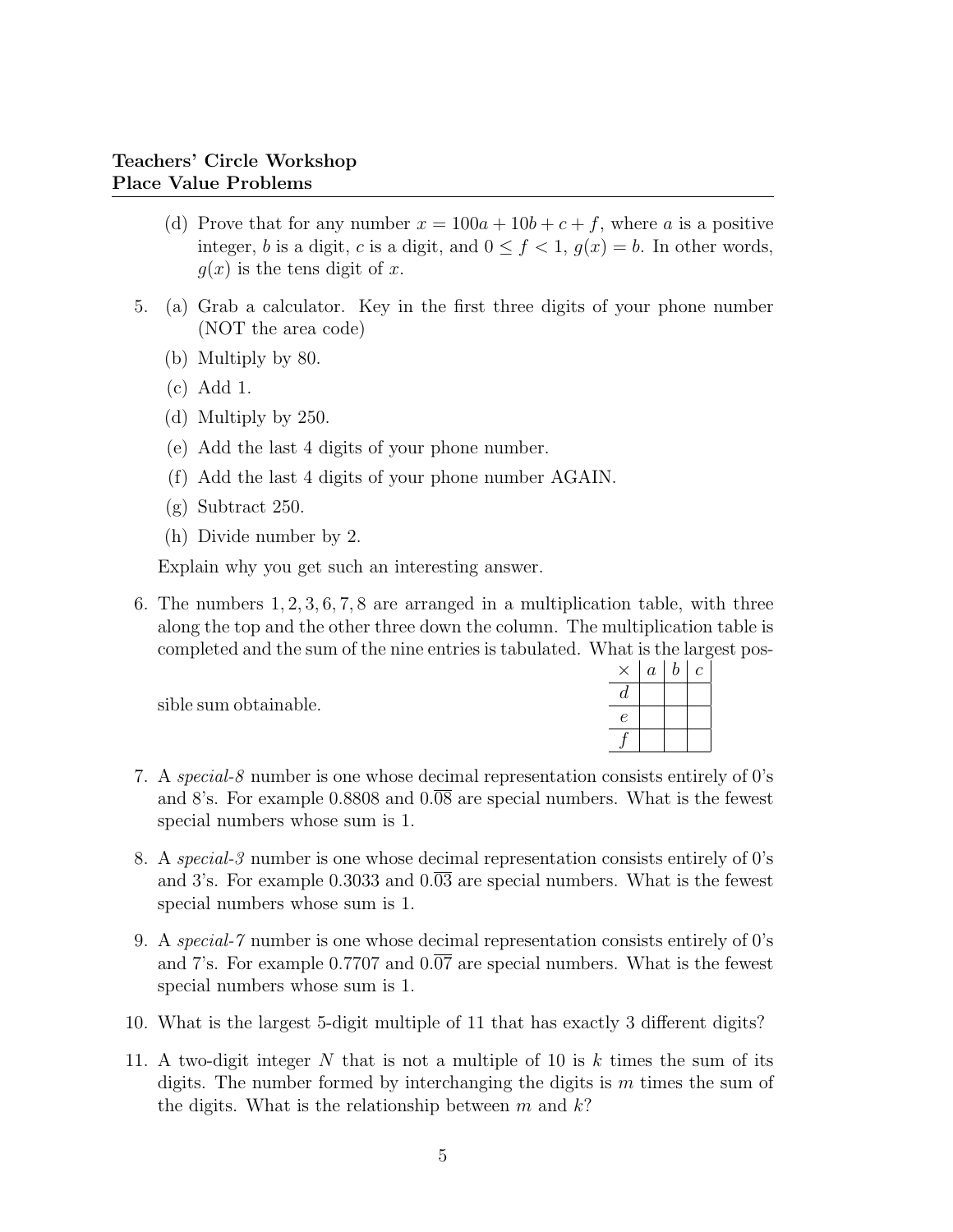- 12. A check is written for x dollars and y cents, both x and y two-digit numbers. In error it is cashed for  $y$  dollars and  $x$  cents, the incorrect amount exceeding the correct amount by \$17.82. Find a possible value for x and y.
- 13. Solve the alpha-numeric problem  $abcd \times 4 = dcba$ , where a, b, c and d are decimal digits.
- 14. The rightmost digit of a six-digit number  $N$  is moved to the left end. The new number obtained is five times  $N$ . What is  $N$ ?
- 15. Repeat the same problem with the 5 changed to a 4. That is  $4(abcdef)$  = f abcde
- 16. Let  $N = 1234567891011...19992000$  be the integer obtained by appending the decimal representations of the numbers from 1 to 2000 together in order. What is the remainder when  $N$  is divided by 9?
- 17. Find three three-digit numbers whose squares end with the digits 444.
- 18. A six-digit number  $N = abcdef$  has the property that  $7(abcdef) = 6(defabc)$ , where both digits a and d are non-zero. What is  $N$ ?
- 19. Let a, b, c, d, and e be digits satisfying  $4 \cdot abcde4 = 4abcde$ . Find all five of the digits.
- 20. Let a, b, c, d, e be digits satisfying  $abc \cdot a = bda$  and  $bda \cdot a = cdde$ . What is  $\text{c}dde \cdot a$ ? A reminder about notation: the string of digits abc can be interpreted two ways, first as  $a \cdot b \cdot c$  and secondly as  $100a + 10b + c$ . To distinguish these two interpretations, we use the underline notation <u>abc</u> for the latter of these.
- 21. Let  $N = abcdef$  be a six-digit number such that  $defabc$  is six times the value of abcdef. What is the sum of the digits of  $N$ ?

### 22. Maximizing Products

- (a) Using all nonzero digits each once, build two numbers A and B so that  $A \cdot B$  is as large as possible.
- (b) Using all nonzero digits each once, build three numbers  $A, B$  and  $C$  so that  $A \cdot B \cdot C$  is as large as possible.
- (c) Using all nonzero digits each once, build four numbers  $A, B, C$  and D so that  $A \cdot B \cdot C \cdot D$  is as large as possible.
- (d) If we build five two-digit numbers using each of the digits 0 through 9 exactly once, and the product of the five numbers is maximized, find the greatest number among them.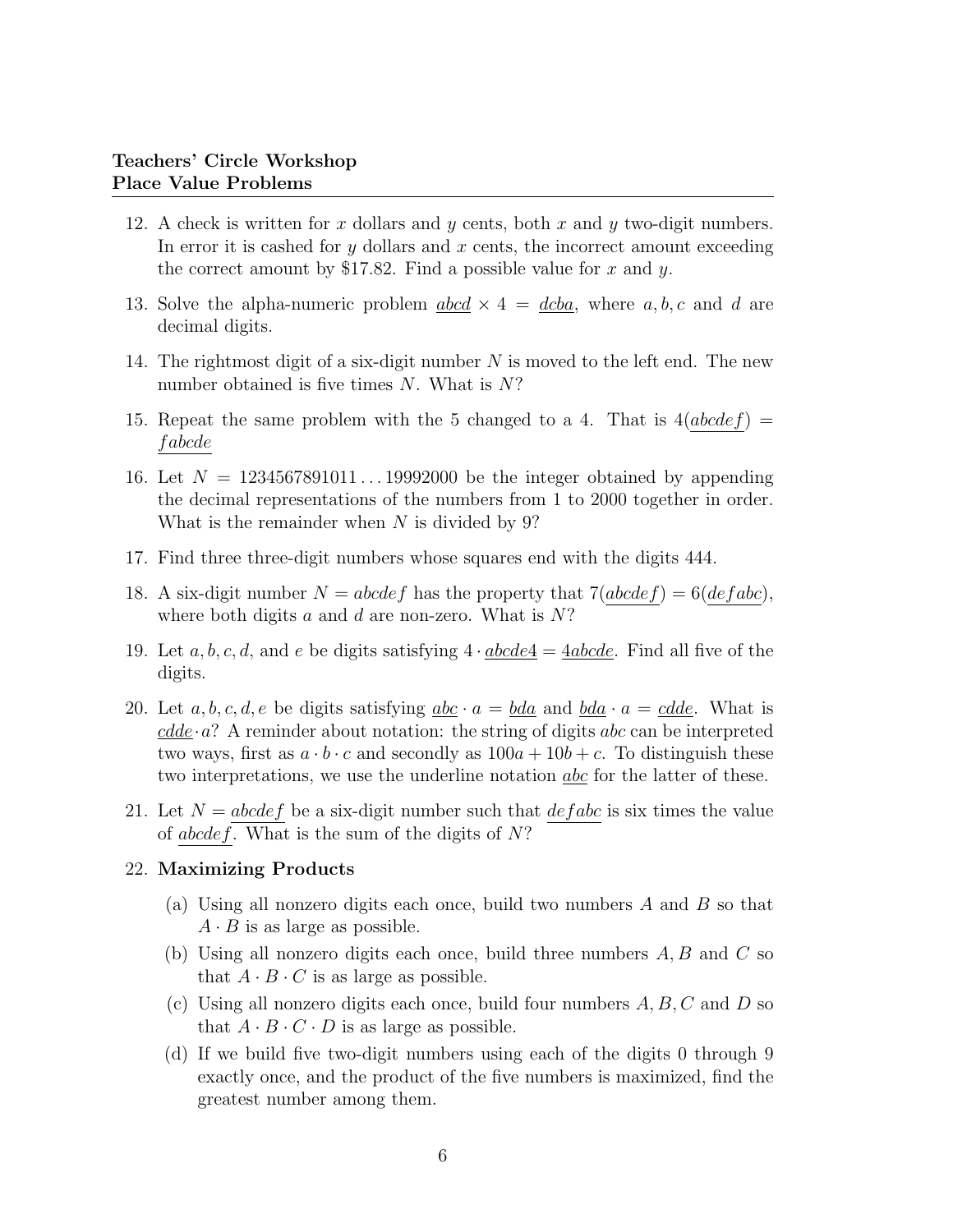#### 23. Calling All Digits

- (a) Using each nonzero digit exactly once, create three 3-digit numbers  $A, B$ , and C, such that  $A + B = C$ .
- (b) Again using each nonzero digit exactly once, create three 3-digit numbers  $A, B$ , and C that are in the ratio  $1:3:5$ .
- (c) Again using each nonzero digit exactly once, create three 3-digit numbers  $A, B$ , and C that are in the ratio  $1:2:3$ .
- (d) Again using each nonzero digit exactly once, create three 3-digit numbers  $A, B$ , and C that are in the ratio  $4:5:6$ .
- (e) Again using each nonzero digit exactly once, create three 3-digit numbers  $A, B$ , and C that are in the ratio  $3:7:8$ .
- (f) Are there any more single digit ratios  $a:b:c$  for which the nine nonzero digits can be used to build three numbers  $A, B$ , and C in the ratio  $a : b : c$ .
- (g) Using the ten digits each exactly once, create three numbers A, B, and C, such that  $A + B = C$ .
- 24. The number  $N = 123456789101112...999$  is formed stringing together all the numbers from 1 to 999. What is the product of the  $2007<sup>th</sup>$  and  $2008<sup>th</sup>$  digits of N?
- 25. The number  $N = 37! = 1 \cdot 2 \cdot 3 \cdot \cdots 37$  is a 44-digit number. The first 33 digits are  $K = 137637530912263450463159795815809$ . In fact,  $N = K \cdot 10^{11} + L \cdot 10^8$ , where  $L$  is less than 1000. Find the number  $L$ .
- 26. Find the smallest integer multiple of 84 and whose decimal representation uses just the two digits 6 and 7.
- 27. (Mathcounts 2009) Find a six-digit number abcdef such that  $4 \cdot abcdef =$  $3 \cdot de fabc$ .
- 28. Find the greatest 9-digit number whose digits' product is 9!.
- 29. Find values for each of the digits  $A, B$  and  $C$ .

BA AB  $+AB$ CAA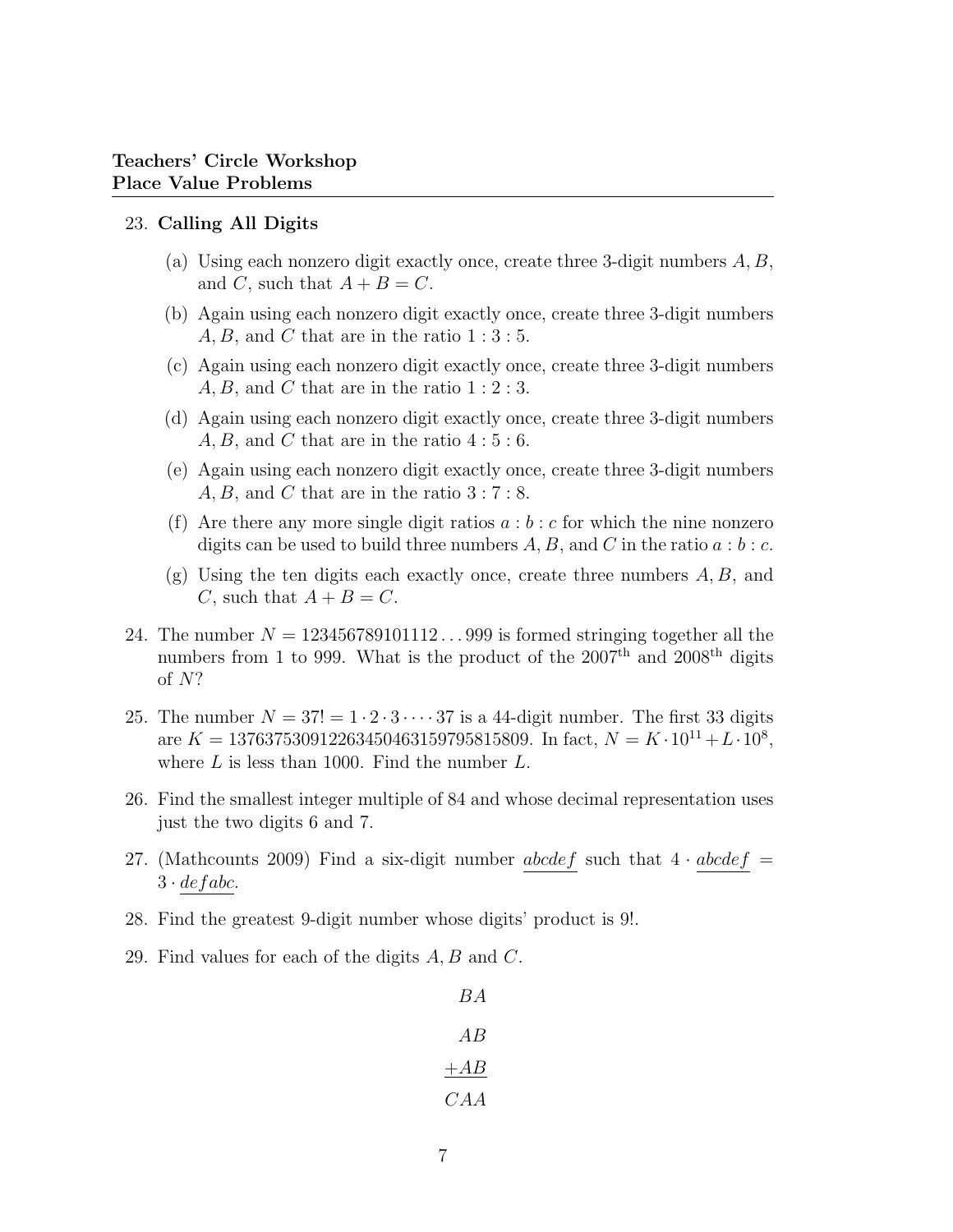30. The digits of  $S = 2^{2008}$  are written from left to right followed by the digits of  $T = 5^{2008}$ . How many digits are written altogether? We can build some notation to simplify the solution and to help us think about the problem. Let  $x||y$  denote the concatenation of integers x and y. Thus  $2^4||5^2 = 16||25 = 1625$ .

31. The number  $2^{29}$  contains nine digits, all of them distinct. Which one is missing?

32. Great Numbers. Call a nine-digit number great if it consists of nine different nonzero digits. It is possible that two great numbers can have a great sum. In fact, it is even possible that two great numbers can both have a great sum and also be identical in seven places. Find two such numbers.

### 33. Finding the unknown digit.

Let  $N = abcde$  denote the five digit number with digits a, b, c, d, e and  $a \neq 0$ . Let  $N' = edcba$  denote the reverse of N. Suppose that  $N > N'$  and that  $N - N' = 670x3$  where x is a digit. What is x?